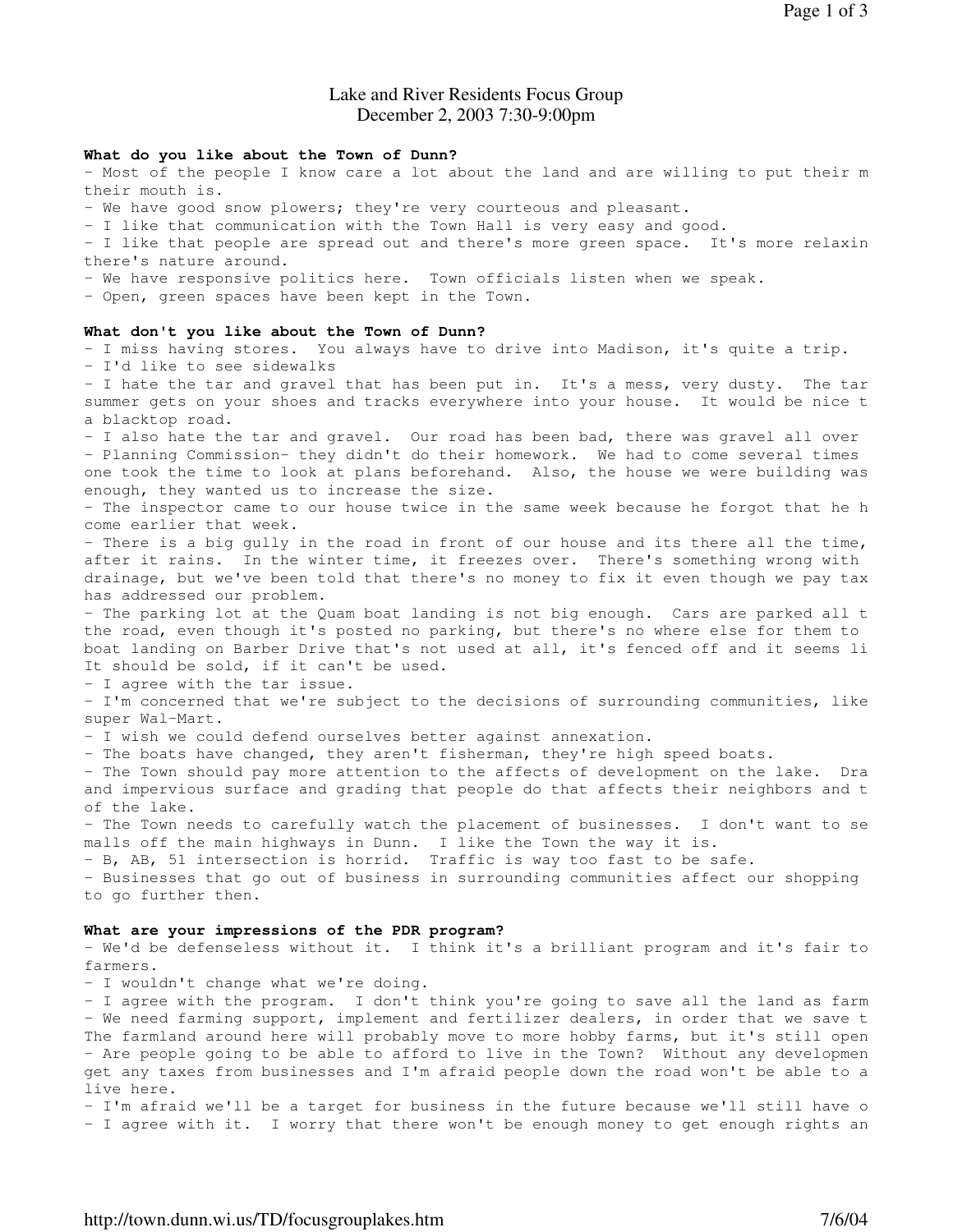help all those that want to sell their rights. What is the process for picking proc - PDR compensates the farmers which I think is good. Everyone wins, we get open spa the farmer gets reimbursed. If we want to live out here with these surroundings, we for it. We have to pay for our quality of life.

- The financial impact of the program is born disproportionately by lake owners and been a lot of new people moving to the lake.

## You currently pay .50 cents per \$1,000 in property tax for the program. How do you **about that?**

- I wonder where to draw the line. Someday fifty cents won't be enough to purchase - As a retired person on a fixed income, I worry about not being able to afford my t because they've been going up overall.

- Assessments of lake residencies have been increasing a lot which affects our taxes - Huge amount of houses on the lake have been for sale, some because retired people afford their taxes anymore. When the cottages sell, huge houses go up on those lots.

#### **What are your issues for you in the Town of Dunn as people living on a Lake or River?**

- Lake levels are not controlled very well and this affects the shoreline. It never at a normal level, either too high or too low. We need better ways to control it. is too low, algae and smell are high.

- When water is too high, boats and piers float away.

- The Town probably doesn't have much power to deal with the level problem.

- Issues are clean water, water levels, weeds, large boats, jet skis, noise pollutio lake law enforcement. These are all very important.

- The Town could help rebuild the fish camp because it's deteriorated.

- Town could be more vocal when expressing concerns about water levels, runoff and b traffic- they could do this at DNR meetings, Yahara Lakes meetings, anywhere they're about it.

- The Town should keep the lakes clean and worry about the fertilizer runoff because more weeds.

- More weed cutting would good.

- I'm concerned about the dropping of the water level in the winter and the habitat wildlife that gets affected. We need to protect the wildlife, also the fishing is a - Fight any Madison group that wants to dredge the Yahara so that the big boats can the river. That would be a scary thought for Kegonsa.

- The Indian mounds can't be disturbed, so that won't happen, don't worry.

- The Town needs to watch the Door Creek Marsh because it's the filtering system for There has to be a lack of development on the marsh. We have to watch McFarland that don't develop there either.

- Biggest issues for me are water quality and levels. These are related because the from development. I've been seeing cottages replaced by massive homes. We've been l the filters that slow the runoff.

- Should have rules about the amount of impervious surface allowed on a lot.

- Enforcement on lake law needs to be better. Its wild out there sometimes- water s speeding, not 200 feet from shoreline, drinking and boating, jet skiers being unsafe really like to see more control it's not safe.

- Weed cutters shouldn't quit at 3 in the afternoon just because they don't want to way of boaters.

## What is one thing you want to say to those putting together the new plan, what infor **you like them to know?**

- Please keep an open ear. Keep the Town as it is now- open space, protecting. Kee shops out.

- Stick to the mission. Keep listening to all the groups within the community.

- I don't think you can stop growth completely, otherwise things die, but I think yo with good judgment.

- Keep a handle on development. We haven't let developers run us around and we've c what the true cost of development really is. Maintain proper lake development and t people follow the rules.

- I feel that we should have a Town center, some people can't drive, we don't have t